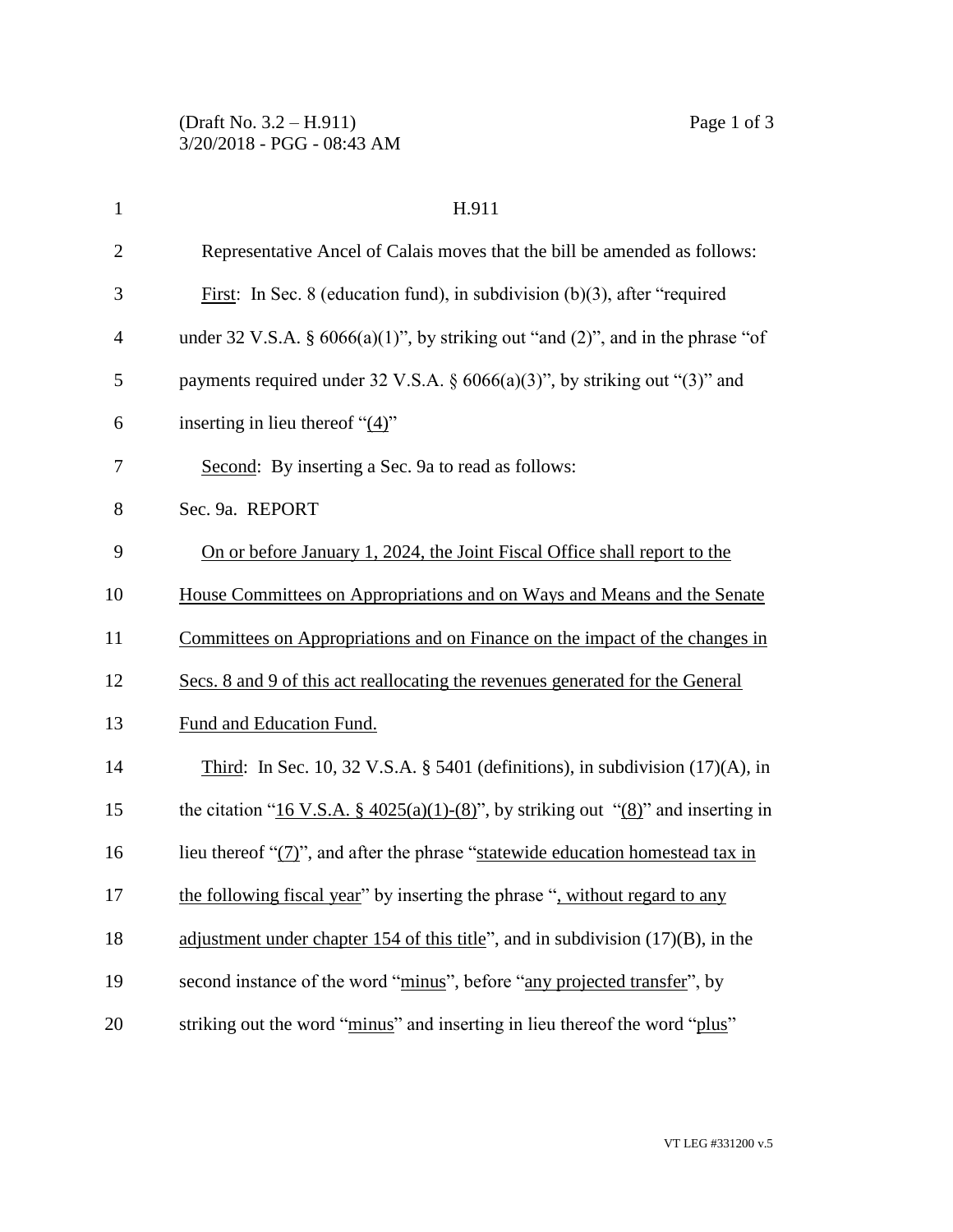## (Draft No. 3.2 – H.911) Page 2 of 3 3/20/2018 - PGG - 08:43 AM

| $\mathbf{1}$   | Fourth: In Sec. 12, 32 V.S.A. § 5402b (recommendation of the                         |
|----------------|--------------------------------------------------------------------------------------|
| $\overline{2}$ | Commissioner), by striking out subdivision $(a)(2)$ in its entirety and inserting    |
| 3              | in lieu thereof "[Repealed.]", and in subdivision $(a)(3)$ , by striking out the     |
| $\overline{4}$ | word "were" and inserting in lieu thereof the word "are"                             |
| 5              | Fifth: By inserting a Sec. 12a (cost containment) to read as follows:                |
| 6              | Sec. 12a. COST CONTAINMENT                                                           |
| 7              | The General Assembly intends that the changes to the calculation of                  |
| 8              | spending adjusted homestead tax rates in this act will lead to cost containment      |
| 9              | by increasing the tax cost for each additional dollar of education spending over     |
| 10             | the cost under the law prior to this act.                                            |
| 11             | Sixth: In Sec. 13, 32 V.S.A. $\S$ 6066 (computation of adjustment), in               |
| 12             | subdivision (a) $(5)$ , after "the reduced property tax." by inserting a sentence to |
| 13             | read: "The adjustments under subdivisions (3) and (4) of this subsection shall       |
| 14             | be calculated considering only the tax due on the first \$400,000.00 in equalized    |
| 15             | housesite value."                                                                    |
| 16             | Seventh: In Sec. 21 (effective dates), by striking out subsection (b) in its         |
| 17             | entirety and inserting in lieu thereof the following:                                |
| 18             | $(b)(1)$ Notwithstanding any other provision of law, for all of the following        |
| 19             | districts, the five percent provision shall continue to apply, except that the five  |
| 20             | percent provision shall not be applied to limit any reduction in that district's     |